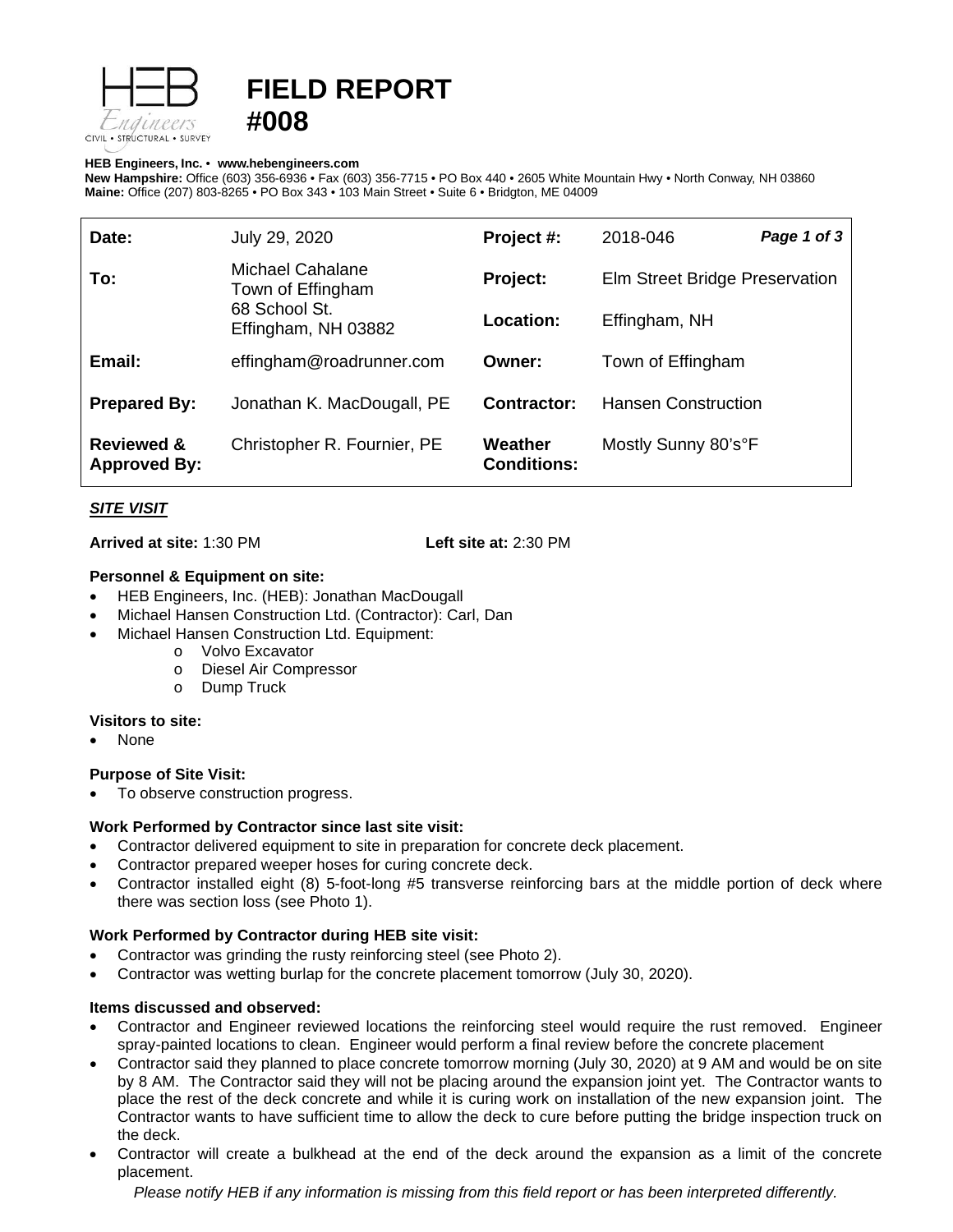*Town of Effingham July 29, 2020 <i>Elm Street Bridge, Effingham, NH Field Report #008 HEB Project #2018-046*

• Contractor said they had weeper hoses, water storage tank, wet burlap, and a poly tarp for curing on the concrete. The water should be sufficient to keep the concrete moist over the weekend.

#### **Work Scheduled:**

• Contractor to place the deck concrete at 9 AM on Thursday, July 30, 2020.

#### **Outstanding Construction Issues:**

• Install containment to prevent demolition debris from falling in the river.

#### **Next Observation:**

• Thursday, July 30, 2020.

#### **Photos:**

• Taken by JKM July 29, 2020.



Photo 1: Reinforcing steel spliced into existing steel.